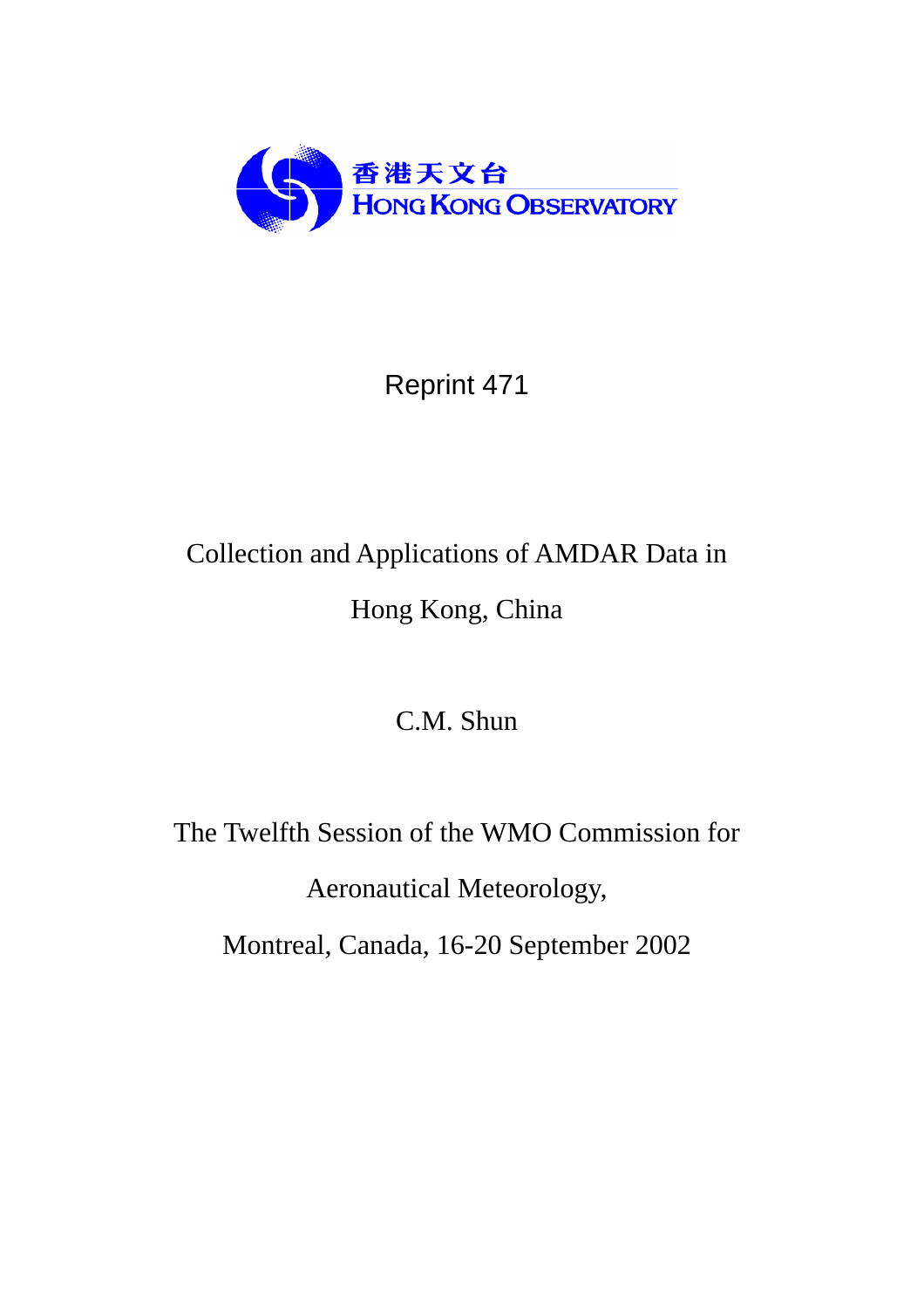WORLD METEOROLOGICAL ORGANIZATION \_\_\_\_\_\_\_\_\_\_\_\_\_\_\_\_\_\_\_\_\_\_\_\_

CAeM-XII/Doc. 6(4) (6.VII.2002)

COMMISSION FOR AERONAUTICAL METEOROLOGY

TWELFTH SESSION

MONTREAL, 16 TO 20 SEPTEMBER 2002

ITEM 6

 $\frac{1}{2}$ 

Original: ENGLISH

## **AERONAUTICAL METEOROLOGICAL CODES**

#### **Collection and Applications of AMDAR Data in Hong Kong, China**

*(Submitted by Hong Kong, China)*

#### **Summary and Purpose of Document**

This document discusses the collection and applications of AMDAR data in Hong Kong, China.

#### **ACTION PROPOSED**

The Commission is invited to:

- (a) Note the information contained in this document;
- (b) Approve the draft text in Appendix for inclusion in the general summary of CAeM-XII.

**Appendix**: Draft text for inclusion in the general summary of CAeM-XII.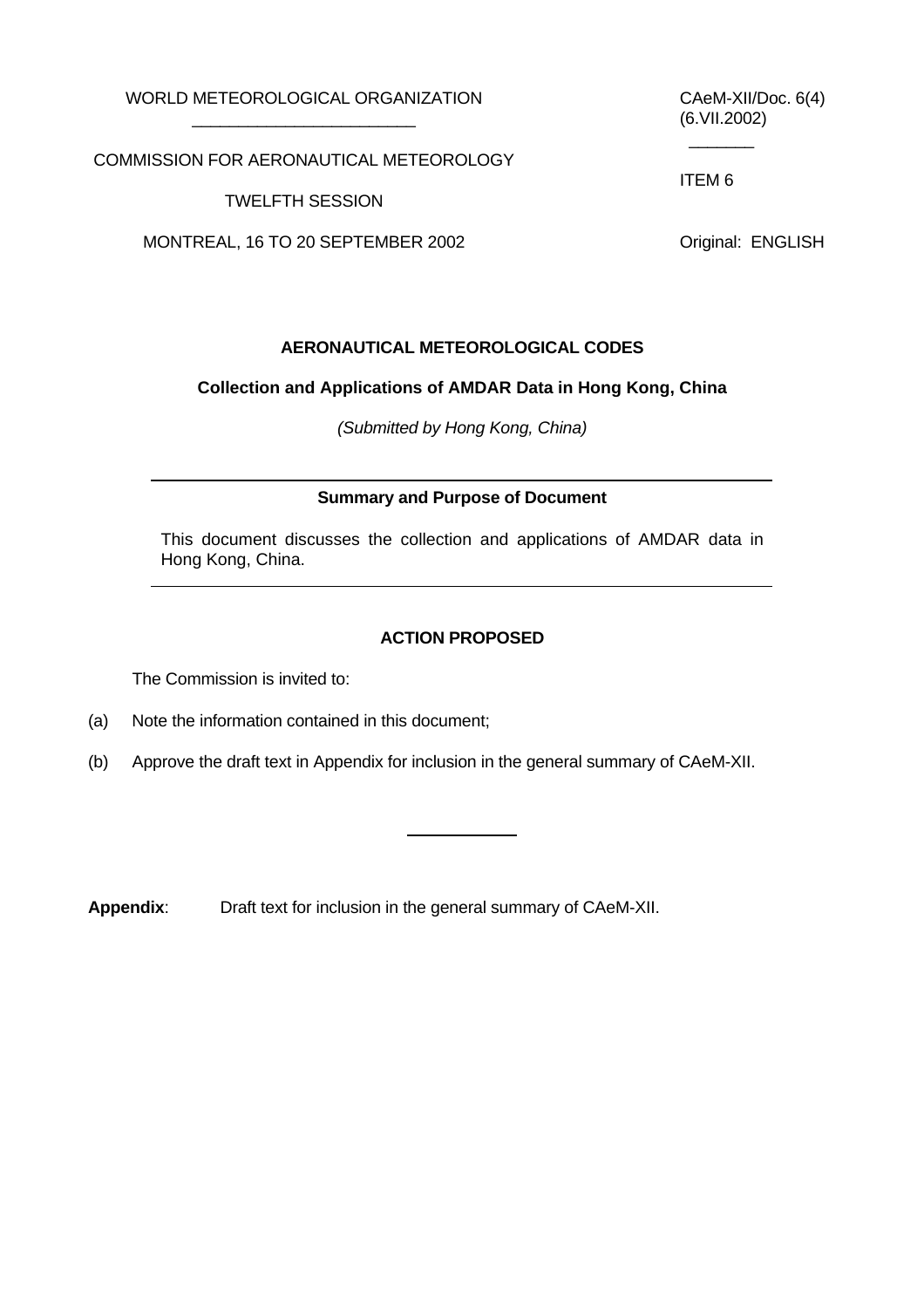# **1. STATUS OF AMDAR DATA COLLECTION**

1.1 Hong Kong, China started the implementation of an AMDAR programme in September 2000 with a view to increasing the number of upper-air observations in its vicinity. With the kind assistance of the Australian Bureau of Meteorology (BoM) and the U.S. National Oceanic and Atmospheric Administration (NOAA), a number of Australian and U.S. carriers routinely make AMDAR observations while descending at and ascending from the Hong Kong International Airport (HKIA). Some of the AMDAR reports are routed to Hong Kong via the GTS while others are retrieved from the NOAA Forecast Systems Laboratory FTP site.

1.2 Locally, the Hong Kong Observatory (HKO) has made arrangements with Cathay Pacific Airways (CPA) with a view to participating in the AMDAR programme. To prepare for trial testing on a CPA Airbus, technical issues with the on-board AMDAR reporting software (ARINC620) are being pursued with the aircraft avionics manufacturer.

## **2. AMDAR DATA QUALITY**

2.1 The wind and temperature profiles acquired by the AMDAR ascents and descents at HKIA were compared with those obtained from radiosonde ascents at King's Park Meteorological Station, some 25 km east of HKIA. Profiles acquired near the radiosonde ascent times were selected for the comparison. Results so far indicated reasonably good agreement between them. An example of comparison of the temperature profiles is given in Figure 1.

2.2 AMDAR data collected were also studied for their potential in detecting low-level wind shear and turbulence in the vicinity of HKIA. In respect of turbulence, results obtained in early 2002 indicated that there might be over-reporting of "moderate" or "severe" turbulence by AMDAR based on derived equivalent vertical gust (DEVG) during ascent/descent. This was confirmed by pilots of the flights concerned during a week in May 2002. The findings were provided to the relevant parties for further investigation.

#### **3. APPLICATIONS OF AMDAR DATA**

3.1 AMDAR reports received by Hong Kong, China are routinely compiled into wind and temperature profiles for reference by the weather forecasters operationally.

3.2 The reports are also routinely ingested into HKO's regional numerical weather prediction (NWP) model. Work is being undertaken to evaluate the impact of the AMDAR reports on model results.

3.3 The potential of using near real-time AMDAR ascent/descent data to support low-level wind shear alerting is being studied. Preliminary results indicate that the AMDAR temperature profiles are able to reveal low-level inversions (see example in Figure 1) and low-level jets. They usefully supplement the radiosonde ascent profiles in the forecasting of wind shear associated with waves trapped by low-level inversions and with low-level jets.

3.4 As regards the potential use of AMDAR wind observations in the detection and warning of low-level wind shear, it is noted that the highest resolution of AMDAR observations is currently about 10 hPa intervals in the lowest 100 hPa (3000 ft) or so. This is equivalent to about 20 seconds of flight time during landing along a typical 3-degree glide path. However, the temporal scale of wind shear (in the context of aviation) may be down to several seconds of flight time. For the enhancement of flight safety, it would be desirable if AMDAR observations could be made at a higher temporal resolution. This possibility will be further explored with relevant parties.